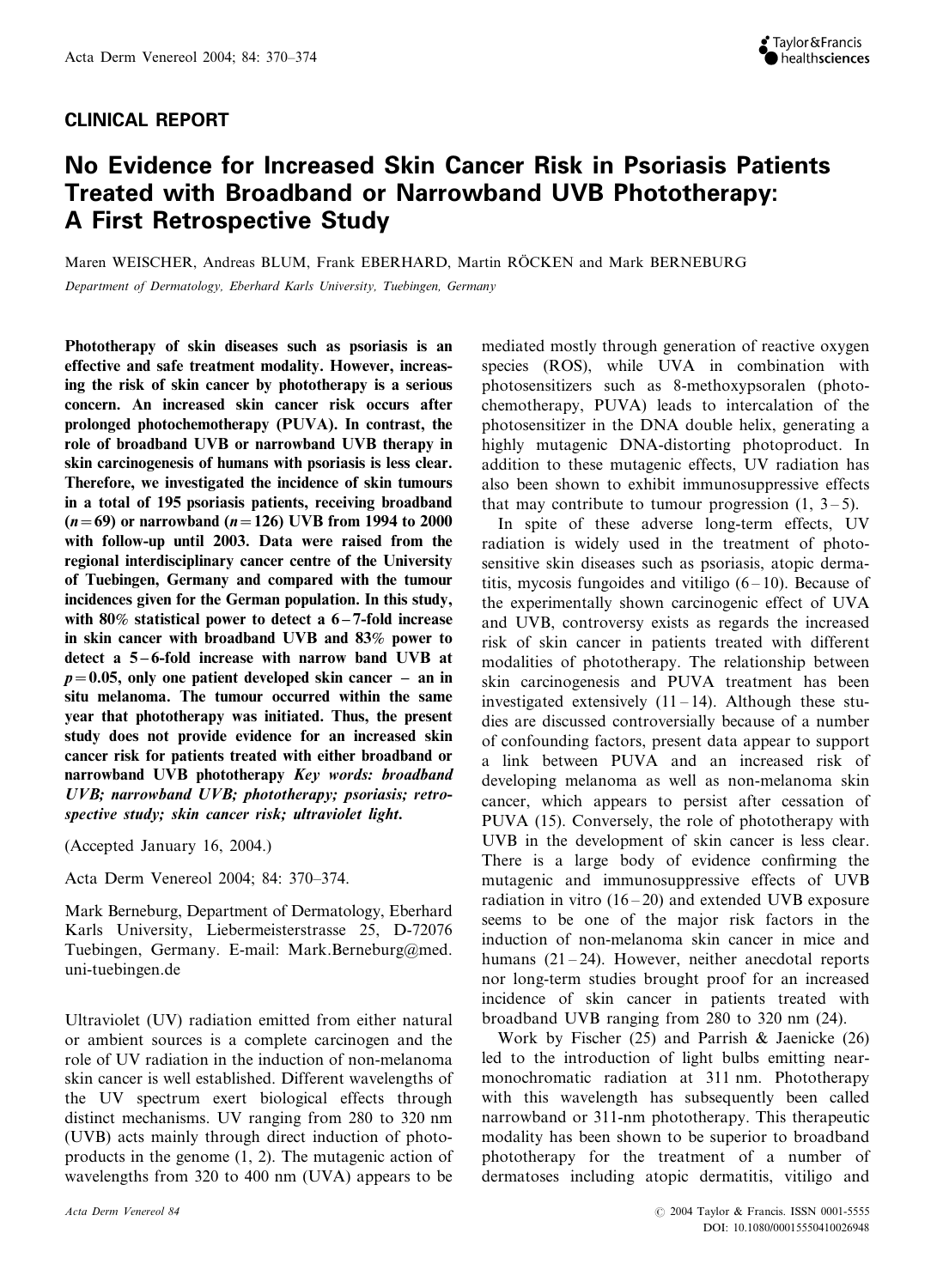psoriasis (6, 7, 10). Following introduction of narrowband phototherapy (311 nm) in the late 1980s, an increasing number of patients have been treated with narrowband UVB instead of broadband UVB. As narrowband UVB has evolved to be the standard phototherapy modality in mild to moderate plaque psoriasis and as it has been employed for more than a decade, in a first retrospective pilot study, we investigated whether patients suffering from psoriasis, treated either with broadband or narrowband UVB phototherapy do exhibit an increased incidence of skin cancer in comparison to incidences given in a cancer registry for the normal population.

# MATERIALS AND METHODS

#### **Patients**

Patients suffering from psoriasis vulgaris treated in the Department of Dermatology, Tuebingen, Germany, either with narrowband or broadband UVB phototherapy in the years 1994 – 2000, were included in the study. Patients who received both narrowband and broadband or who received PUVA therapy at any time were excluded. This was done because data for each single wavelength and its role in photocarcinogenesis are scarce and interactions of wavelength were to be excluded. The total number of patients included in the study was 195. The total number of radiations and cumulative doses as well as degree of improvement and reason for termination of treatment were assessed.

#### Patients' skin types

Retrospective analysis of records did not allow a comprehensive evaluation of patients' skin types according to the Fitzpatrick classification. Two patients were recorded as skin type V; the skin types for the remaining population were not recorded. During treatment patients received genital protection as part of routine treatment. However, patients did not receive face shield protection of exposed sites.

#### Tumour data in patients

The type of cancer occurring as well as its onset were recorded from the regional interdisciplinary cancer centre of the University of Tuebingen, Germany. In this cancer registry all patients diagnosed with cancer from all departments of the university clinics, Tuebingen, Medical School, Germany are registered, including type, localization and onset of cancer, course of the disease and tumour thickness where applicable.

#### Control population and statistical analysis

The number of expected skin tumours including malignant melanoma in the German population was drawn from the cancer information service of the Institute for Cancer Research at Heidelberg, where incidences of all tumour types in Germany are collected (27). According to this source, the expected incidence of non-melanoma skin cancers in the German population is 150 cases per 100,000 person-years while the expected number of malignant melanomas is 10 cases per 100,000 person-years. For this study Poisson distribution of skin tumours was assumed and statistical analysis was carried out employing the computer-based statistical program SAS, version 8.2.

## RESULTS

In all, 195 patients suffering from psoriasis were treated with UVB radiation between January 1994 and December 2000. Of those 195 patients, 69 were treated with broadband UVB and 126 received narrowband UVB.

## Broadband UVB

Of the 69 patients with psoriasis receiving broadband UVB, 49 were male and 20 female (Table I). The mean age was 47.1 years. The mean cumulative dose of broadband UVB was 2.34 J/cm<sup>2</sup>. The mean number of treatments was 17.8 sessions and the mean cumulative UVB dose needed for clearance was 4.48 J/cm<sup>2</sup>.

Table I. Summary of clinical and therapeutical parameters in psoriasis patients treated with broadband or narrowband UVB

|                                  | Broad band UVB $(n=69)$ |      |          | Narrow band UVB $(n=126)$ |      |                |
|----------------------------------|-------------------------|------|----------|---------------------------|------|----------------|
|                                  | Mean                    | Min  | Max      | Mean                      | Min  | Max            |
| Age (years)                      | 47.1                    | 14   | 91       | 45.5                      | 6    | 91             |
| Cumulative dose $(J/cm2)$        | 2.34                    | 0.01 | 30       | 35.75                     | 0.81 | 886            |
| Treatments (n)                   | 17.8                    | 6    | 96       | 44.2                      |      | 441            |
| No. of treatments until improved | 18                      | 4    | 96       | 32                        | 5    | 120            |
| Lesions cleared $(J/cm2)$        | 4.48                    | 0.37 | 30       | 38.79                     | 2.03 | 113            |
|                                  | Total                   | Male | Female   | Total                     | Male | Female         |
| Treatment efficacy:              |                         |      |          |                           |      |                |
| Improvement                      | 52                      | 37   | 15       | 108                       | 65   | 43             |
| No improvement                   | 6                       | 6    | $\theta$ | 8                         | 4    | 4              |
| Unknown                          | 11                      | 6    | 5        | 10                        | 8    | $\overline{2}$ |
| Reason for quitting:             |                         |      |          |                           |      |                |
| No progress                      | 5                       | 3    | 2        | 8                         | 6    | 2              |
| Physician changed                | 53                      | 37   | 16       | 60                        | 40   | 20             |
| All lesions cleared              | 13                      | 11   |          | 48                        | 26   | 22             |
| Unknown                          |                         |      |          | 10                        | 5    | 5              |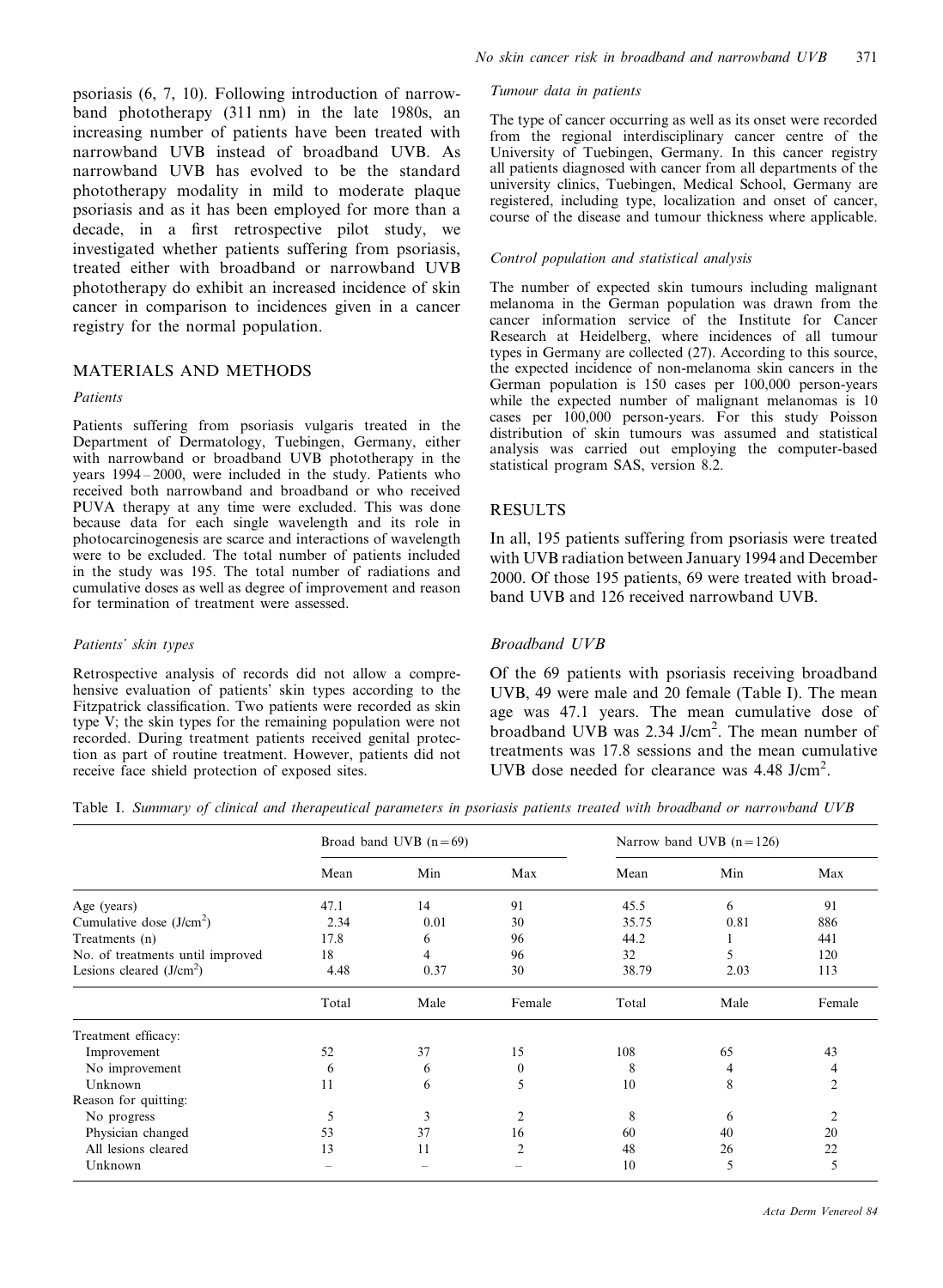The mean follow-up period was 93.6 months with a minimum of 29 months and a maximum of 112 months. Of the 69 psoriasis patients treated with broadband UVB between 1994 and 2000, none developed skin cancer.

# Narrowband UVB

Among the 126 patients radiated with narrowband UVB, 77 were male and 49 female (Table I). The mean age was 45.5 years. The mean cumulative dose was 35.75 J/cm<sup>2</sup> . The mean number of treatments was 44 and the mean cumulative dose needed for clearance was 38.79 J/cm<sup>2</sup>. The mean follow-up period was 68.4 months with a minimum of 28 and a maximum of 112 months. Of the 126 psoriasis patients treated with narrowband UVB between 1994 and 2000, one. A female patient developed an in situ melanoma of the abdomen within the first year of treatment.

## Statistical power

Broadband UVB-irradiated patients were followed for 533 person-years. With our set-up, we have the statistical power of 80% to detect a  $6-7$ -fold increase in the incidence of skin cancer including malignant melanoma at the 5% level of significance ( $p=0.05$ ).

Narrowband UVB-irradiated patients were followed for 726 person-years. With our set-up, we have statistical power of 83% to detect a 5 – 6-fold increase in the incidence of skin cancer including malignant melanoma at the 5% level of significance ( $p=0.05$ ).

# DISCUSSION

This retrospective pilot study investigated whether broadband or narrowband UVB phototherapy are associated with an increased risk of skin cancer. Such a risk is established for repeated long-term PUVA therapy, especially in Fitzpatrick skin types I and II (28 – 32). While broadband UVB phototherapy can induce skin cancer in mice (33), in humans a large retrospective 25-year study of 280 patients treated with coal tar and broadband UVB failed to demonstrate an increased skin cancer risk in this population (34). The role of narrowband UVB in skin carcinogenesis is even more controversial. Some studies in mice demonstrated that animals treated with narrowband UVB developed squamous cell carcinomas earlier than mice treated with broadband, but only if continuously treated with suberythemogenic doses (21). On the other hand, skin from patients treated with narrowband UVB showed less sunburn cell formation than that from patients exposed to broadband UVB (35, 36). Furthermore, narrowband UVB is about  $5 - 10$ -fold less potent than broadband UVB in inducing erythema, hyperplasia, oedema and Langerhans' cell depletion from the skin (35). Clinical studies investigating the skin cancer risk of UVB 311-nm therapy in human individuals have, thus far, not been published. In this retrospective study, we therefore investigated the incidence of tumours in patients receiving either broadband or narrowband UVB for the treatment of psoriasis. The main endpoint of this study was the development of skin tumours during an observation period of 10 years beginning in 1994. An observation period of 10 years is not sufficient to conclusively determine whether an increased skin cancer risk exists in either broadband or narrowband UVB and follow-up of 726 person-years for narrowband and 533 person-years for broadband are not as long as other mono- and multi-centre studies investigating the carcinogenic effects of PUVA (15, 24, 32). However, in reports from other groups the risk of developing squamous cell carcinoma following PUVA treatment incidences were between 5-fold and 12.8-fold as early as 5 years after wide application of this therapy (15, 24, 32). The data provided by the present study indicate (with statistical power of 80% and 83% and at the 5% level of significance for non-melanoma and melanoma skin cancer) that a similarly gross increase of the skin cancer risk may not be induced by broadband and narrowband UVB phototherapy, respectively.

Data regarding tumours occurring in patients treated with UVB were raised from the regional interdisciplinary cancer centre of the University of Tuebingen, Germany. It is known that the reliability of cancer registration with respect to non-melanoma skin cancer is low. However, reported cases are very reliable with respect to diagnosis, onset of disease and relation to commencement of phototherapy. Furthermore, data raised from a cancer registry are more reliable than those from patients' files or questionnaires.

In the case of the female patient who developed an in situ melanoma, treatment-related photocarcinogenesis can most likely be ruled out because she developed the tumour within the same year that phototherapy was commenced. Skin photocarcinogenesis is dependent on cumulative UV doses. None of the five individuals receiving the highest cumulative doses in both cohorts presented with skin cancer, albeit the median cumulative dose for narrowband UVB exceeds 400 J/cm<sup>2</sup>.

In the present study 43% of the patients treated with narrowband UVB stopped treatment due to clearance of all lesions while only 18.8% of patients treated with broadband UVB cleared in the time due. Moreover, 85.7% of patients showed improvement of psoriatic lesions under narrowband UVB compared with 75.3% under broadband UVB. This is in line with other reports indicating a higher efficacy of narrowband UVB in the treatment of psoriasis  $(36-39)$ .

In conclusion, the present retrospective pilot study does not provide evidence for a more than  $5 - 7$ -fold increased skin cancer risk in psoriasis patients treated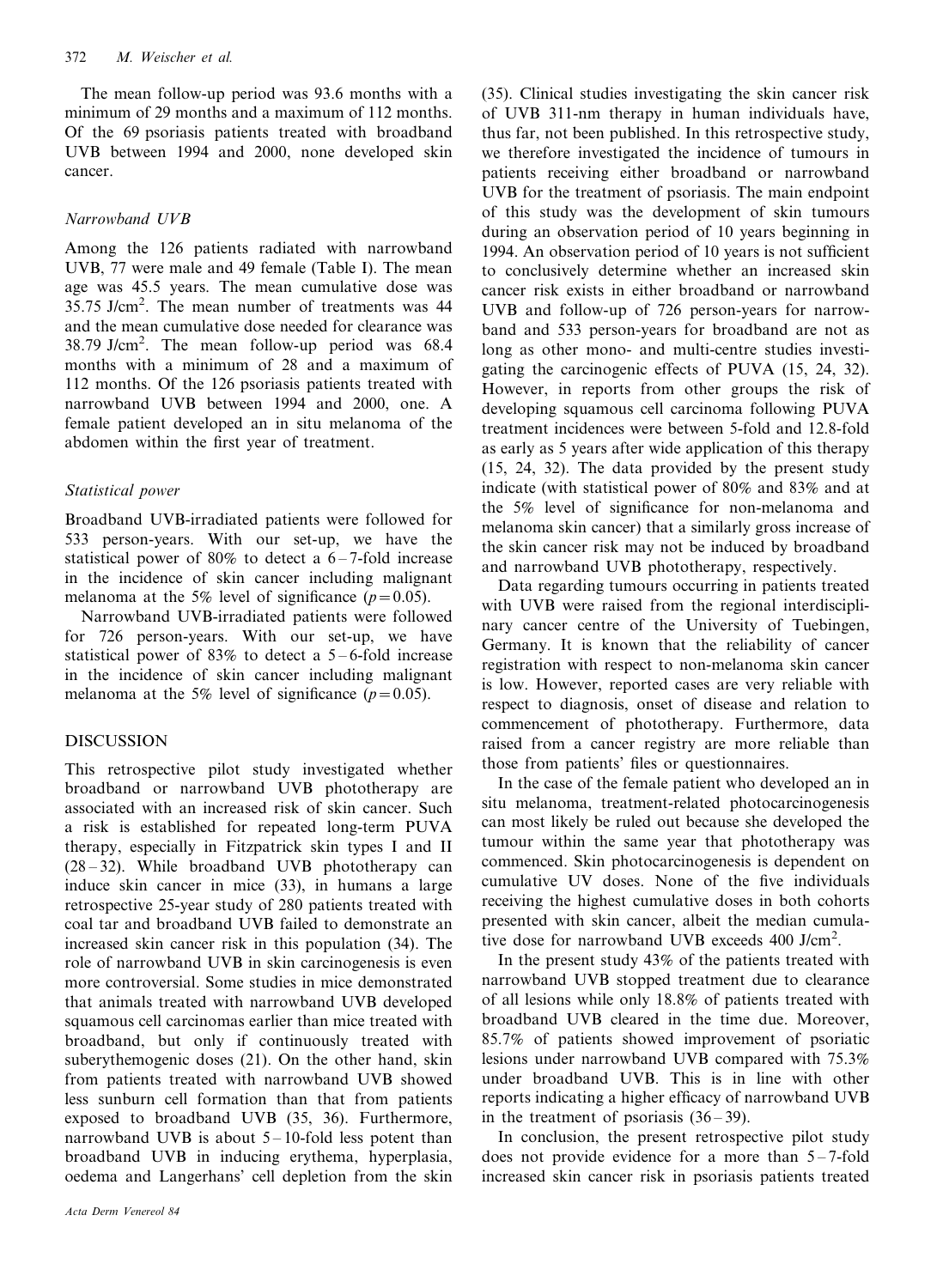with either broadband or narrowband UVB phototherapy. However, it is prudent to emphasize that a definitive prospective longitudinal study with prolonged follow-up is required specifically addressing skin cancer risk in relation to both broadband and narrowband UVB phototherapy.

## ACKNOWLEDGEMENTS

Mark Berneburg is supported by the Deutsche Forschungsgemeinschaft (DFG) Emmy Noether Program Be 2005/2-3.

### **REFERENCES**

- 1. Berneburg M, Krutmann J. Photoimmunology, DNA repair and photocarcinogenesis. J Photochem Photobiol B 2000; 54: 87 – 93.
- 2. de Gruijl FR. Photocarcinogenesis: UVA vs. UVB radiation. Skin Pharmacol Appl Skin Physiol 2002; 15:  $316 - 320$ .
- 3. Kripke ML. Antigenicity of murine skin tumors induced by ultraviolet light. J Natl Cancer Inst 1974; 53: 1333 – 1336.
- 4. Kripke ML. Immunology mechanisms in UV radiation carcinogenesis. Adv Cancer Res 1981; 34: 69 – 106.
- 5. Schwarz T. Effekte von ultravioletter Strahlung auf das Immunsystem. JDDG 2003; 2: 142 – 149.
- 6. Van Weelden H, De La Faille HB, Young E, Van der Leun JC. A new development in UVB phototherapy of psoriasis. Br J Dermatol 1988; 119: 11 – 19.
- 7. Grundmann-Kollmann M, Behrens S, Podda M, Peter RU, Kaufmann R, Kerscher M. Phototherapy for atopic eczema with narrowband UVB. J Am Acad Dermatol 1999; 40: 995 – 997.
- 8. Pascale VM, Diederen M, van Weelden Huib, Cornelus J, Sanders G, Toonstra J, et al. Narrowband UVB and psoralen-UVA in the treatment of early-stage mycosis fungoides: a retrospective study. J Am Acad Dermatol 2003; 48: 215 – 219.
- 9. Gathers RC, Scherschun L, Malick F, Fivenson DP, Lim HW. Narrowband UVB phototherapy for early-stage mycosis fungoides. J Am Acad Dermatol 2002; 47:  $191 - 197.$
- 10. Scherschun L, Kim JJ, Lim HW. Narrow-band ultraviolet B is a useful and well-tolerated treatment for vitiligo. J Am Acad Dermatol 2001; 44: 999 – 1003.
- 11. Studniberg HM, Weller P. PUVA, UVB, psoriasis, and nonmelanoma skin cancer. J Am Acad Dermatol 1993; 29: 1013 – 1022.
- 12. Paul CF, Ho VC, McGeown C, Christophers E, Schmidtmann B, Guillaume JC, et al. Risk of malignancies in psoriasis patients treated with cyclosporine: a 5 y cohort study. J Invest Dermatol 2003; 120: 211 – 216.
- 13. Stern RS, Laird N. The carcinogenic risk of treatments for severe psoriasis. Photochemotherapy follow-up study. Cancer 1994; 73: 2759 – 2764.
- 14. Stern RS, Nichols KT, Vakeva LH. Malignant melanoma in patients treated for psoriasis with methoxsalen (psoralen) and ultraviolet A radiation (PUVA). The PUVA follow-up study. N Engl J Med 1997; 336:  $1041 - 1045.$
- 15. Nijsten TE, Stern RS. The increased risk of skin cancer is persistent after discontinuation of psoralen $+$ ultraviolet A: a cohort study. J Invest Dermatol 2003; 121: 252 – 258.
- 16. Ahrens C, Grewe M, Berneburg M, Grether-Beck S, Quiliet X, Mezzina M, et al. Photocarcinogenesis and

inhibition of intercellular adhesion molecule1 expression in cells of DNA-repair-defective individuals. Proc Natl Acad Sci USA 1997; 94: 6837 – 6841.

- 17. Vink AA, Shreedhar V, Roza L, Krutmann J, Kripke ML. Cellular target of UVB-induced DNA damage resulting in local suppression of contact hypersensitivity. J Photochem Photobiol B 1998; 44: 107 – 111.
- 18. Yarosh D, Bucana C, Cox PA, Alas L, Kibitel J, Kripke M. Localization of liposomes containing a DNA repair enzyme in murine skin. J Invest Dermatol 1994; 103:  $461 - 468$ .
- 19. Vink AA, Strickland FM, Bucana C, Cox PA, Roza L, Yarosh DB, et al. Localization of DNA damage and its role in altered antigen-presenting cell function in ultraviolet-irradiated mice. J Exp Med 1996; 183:  $1491 - 1500$
- 20. El-Ghorr AA, Norval M. Biological effects of narrowband (311 nm TL01) UVB irradiation: a review. J Photochem Photobiol B 1997; 38: 99 – 106.
- 21. Wulf HC, Hansen AB, Bech-Thomsen N. Differences in narrowband ultraviolet-B and broadspectrum ultraviolet photocarcinogenesis in lightly pigmented hairless mice. Photoderm Photoimmunol Photomed 1994; 10: 192-197.
- 22. Young A. Carcinogenicity of UVB phototherapy asessed. Lancet 1995; 345: 1431 – 1432.
- 23. Flindt-Hansen H, McFadden N, Eeg-Larsen T, Thune P. Effect of a new narrowband UVB lamp on photocarcinogenesis in mice. Acta Derm Venereol 1991; 71:  $245 - 248$
- 24. Morison WL, Baughman RD, Day RM, Forbes PD, Hoenigsmann H, Krueger GG, et al. Consensus workshop on the toxic effects of long-term PUVA therapy. Arch Dermatol 1998; 134: 595 – 598.
- 25. Fischer T. UV-light treatment of psoriasis. Acta Derm Venereol 1976; 56: 473 – 479.
- 26. Parrish JA, Jaenicke KF. Action spectrum for phototherapy of psoriasis. J Invest Dermatol 1981; 76: 359 – 362.
- 27. www.krebsinformation.de
- 28. Lewis FM, Shak M, Messenger AG, Thomas WEG. Metastatic squamous cell carcinoma in patients receiving PUVA. Lancet 1994; 344: 1157.
- 29. Gibbs NK, Honigsmann H, Young AR. PUVA treatment strategies and cancer risks. Lancet 1986; i: 150-151.
- 30. Young AR. Photocarcinogenicity of psoralens used in PUCA treatment: present status in mouse and man. J Photochem Photobiol 1990; 6: 237 – 247.
- 31. Stern RS, and members of the photochemotherapy follow-up study. Genital tumors among men with psoriasis exposed to psoralen and ultraviolet A radiation (PUVA) and ultraviolet B radiation. N Engl J Med 1990; 322: 1093 – 1097.
- 32. Lever LR, Farr PM. Skin cancers or premalignant lesions occur in half of high-dose PUVA-patients. Br J Dermatol 1994; 131: 215 – 219.
- 33. Lebwohl M. Should we switch from combination UVA/UVB phototherapy units to narrowband UVB? Photodermatol Photoimmunol Photomed 2002; 18:  $44 - 46$
- 34. Pittelkow MR, Perry HO, Müller SA, Maughan WZ, O'Brien PC. Skin cancer in patients with psoriasis treated with coal tar. A 25-year follow-up study. Arch Dermatol 1981; 117: 465 – 468.
- 35. Gibbs NK, Norval M, Traynor NJ, Crosby JC, Lowe G, Johnson BE. Comparative potency of broadband and narrowband phototherapy sources to induce edema, sunburn cells and urocanic acid photoisomerization in hairless mouse skin. Photochem Photobiol 1993; 58:  $643 - 647.$